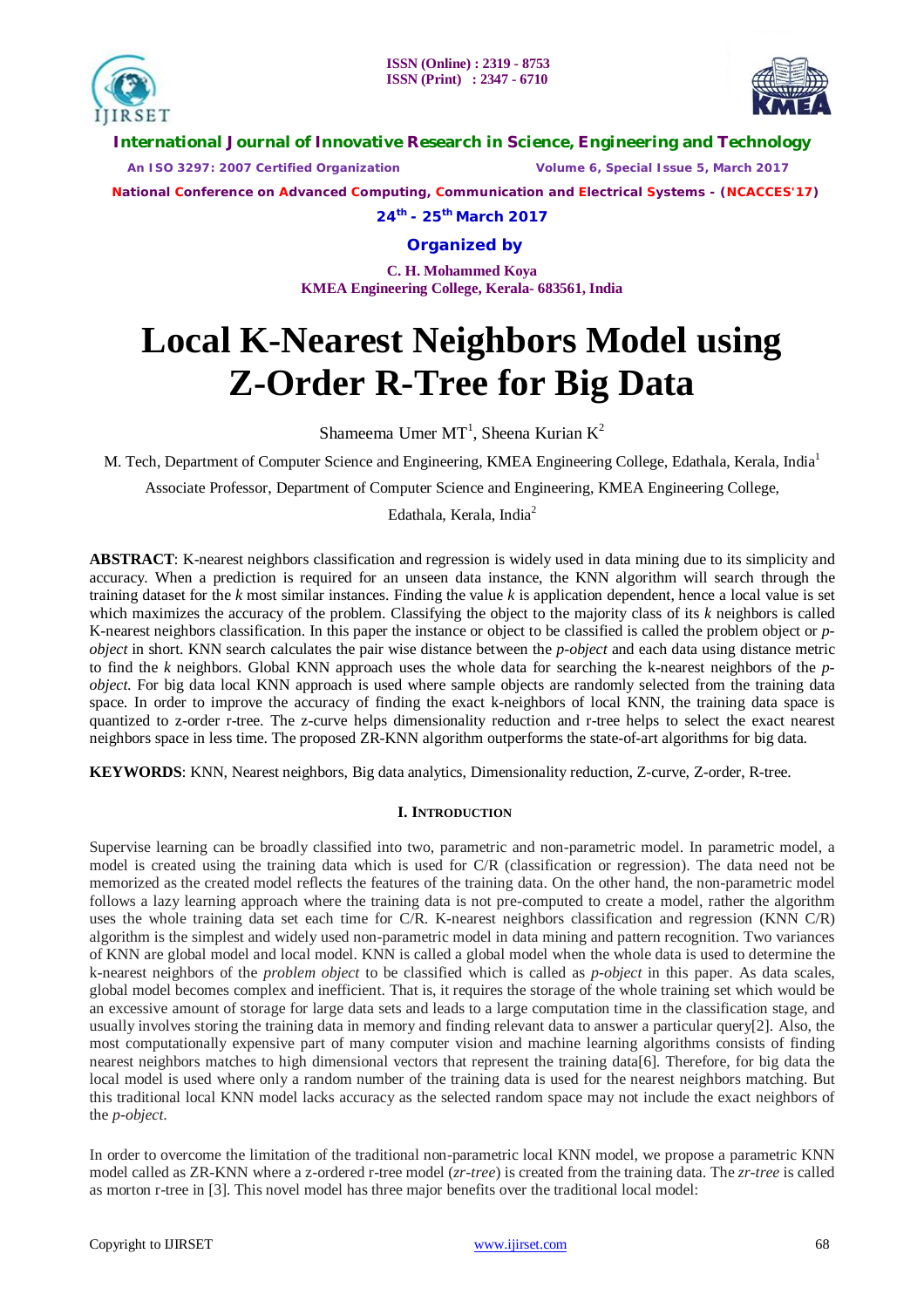- 1. Dimensionality reduction is obtained by reducing the features of the training set into a 1D point in the Cartesian coordinate system using z-order curve
- 2. The selection of the exact neighbors of the *p-object* is feasible by the implementation of the r-tree model rather than selecting a random subset as training instances in the traditional method.
- 3. For the good performance of machine learning problems, larger training sets can be used in ZR-KNN as classification complexity is very less.

If the output value to be obtained is a class label, we chose KNN classification. Like the traditional model, the *ZR* model also uses the majority vote or distance weighted vote of the p-object's *k* neighbors for KNN classification. If the output value to be obtained is a continuous value, KNN regression is used. In KNN regression, instead of combining the discrete predictions of k neighbors, the numerical target is measured using similarity measures like simple interpolation, averaging, local linear regression and local weighted regression.

#### **II. RELATED WORK**

To enable KNN matching efficient on big data, the researchers of KNN were settled to find the approximate nearest neighbors rather than the exact neighbors. Can Ozan et al. [1] proposed a novel vector quantization method for approximate nearest neighbors (ANN) search which enables faster and more accurate retrieval on publicly available large datasets. They defined vector quantization as a multiple affine subspace learning problem and explored the quantization centroids on multiple affine subspaces. An iterative approach to minimize the quantization error is employed. The computational cost of this method is comparable to that of the competing methods.

Prior to the process of KNN C/R, many of the proposed methods transformed or projected the data into a new subspace, where vector dimensions are reduced, reordered or rotated using PCA [1]. Decorrelating the data using a single PCA step may not bring the desired statistical independency among dimensions, especially if the data do not follow a Gaussian distribution, which is the core inherent assumption of PCA [1]. Feature selection is mandatory in preprocessing phase as it reduces computation overhead.

Dawen et. al. [2] proposed a nearest neighbor approach using correlation analysis under a MapReduce framework on a Hadoop platform, to address the difficult problem of real-time prediction with very large training data. It was implemented by a real-time prediction system (RPS) including offline distributed training (ODT) and online parallel prediction (OPP), based on a parallel k-nearest neighbors optimization (ParKNNO) classifier.

Partitioning trees like the kd-tree [6], [7] is one of the best known nearest neighbors algorithms. While very effective in low dimensionality spaces, its performance quickly decreases for high dimensional data. Trees are often used for nearest neighbors search as the search complexity is logarithmic. Most KNN methods use k-d trees to store k-nearest neighbors and multiple hash tables are used for indexing.

Muja et al. [8] proposed algorithms for approximate nearest neighbor matching to overcome the limitation of finding nearest neighbors matches to high dimensional vectors that represent the training data. For matching high dimensional features the randomized k-d forest and the priority search k-means tree were built and released as open source library called Fast Library for Approximate Nearest Neighbors (FLANN).

Arya et al. [9] proposed a variation of the k-d tree to be used for approximate search by considering  $(1+\mathcal{E})$ -approximate nearest neighbors, points for which *dist(i, p-object) ≤ (1+Ɛ)dist(i\*, p-object)* where *i\** is the exact nearest neighbor. The authors also proposed the use of a priority queue to boost search speed. This method is also known as "error bound" approximate search.

The KNN method, although simple outperforms more sophisticated and complex methods in terms of generalization error. But the key challenge with this classifier is fixing the appropriate value of *k*. García et al. [10] presented a simple approach to set a local value of *k*. A potentially different *k* to every prototype is associated to obtain the best value of *k*  by optimizing a criterion consisting of the local and global effects of the different *k* values in the neighborhood of the prototype.

Binary embedding of feature vectors for faster distance calculations has become a highly popular research topic in recent years and the common approach is to encode the vectors as binary strings and compress very large datasets in much smaller sizes, decreasing the storage cost [11]. Furthermore, the approximation of the distance between two vectors by using pre-calculated distance values gives a significant boost in terms of the search speed. Can Ozan et al. [1] implemented a competitive quantization for approximate nearest neighbors search in [11].

#### **III. THE ZR-KNN**

ZR-KNN is a novel parametric simple KNN model for big data analytics. Fig 1 depicts the schematic diagram of ZR-KNN which consists of two phases:

- 1. ZR Learning phase
- 2. ZR-KNN C/R phase.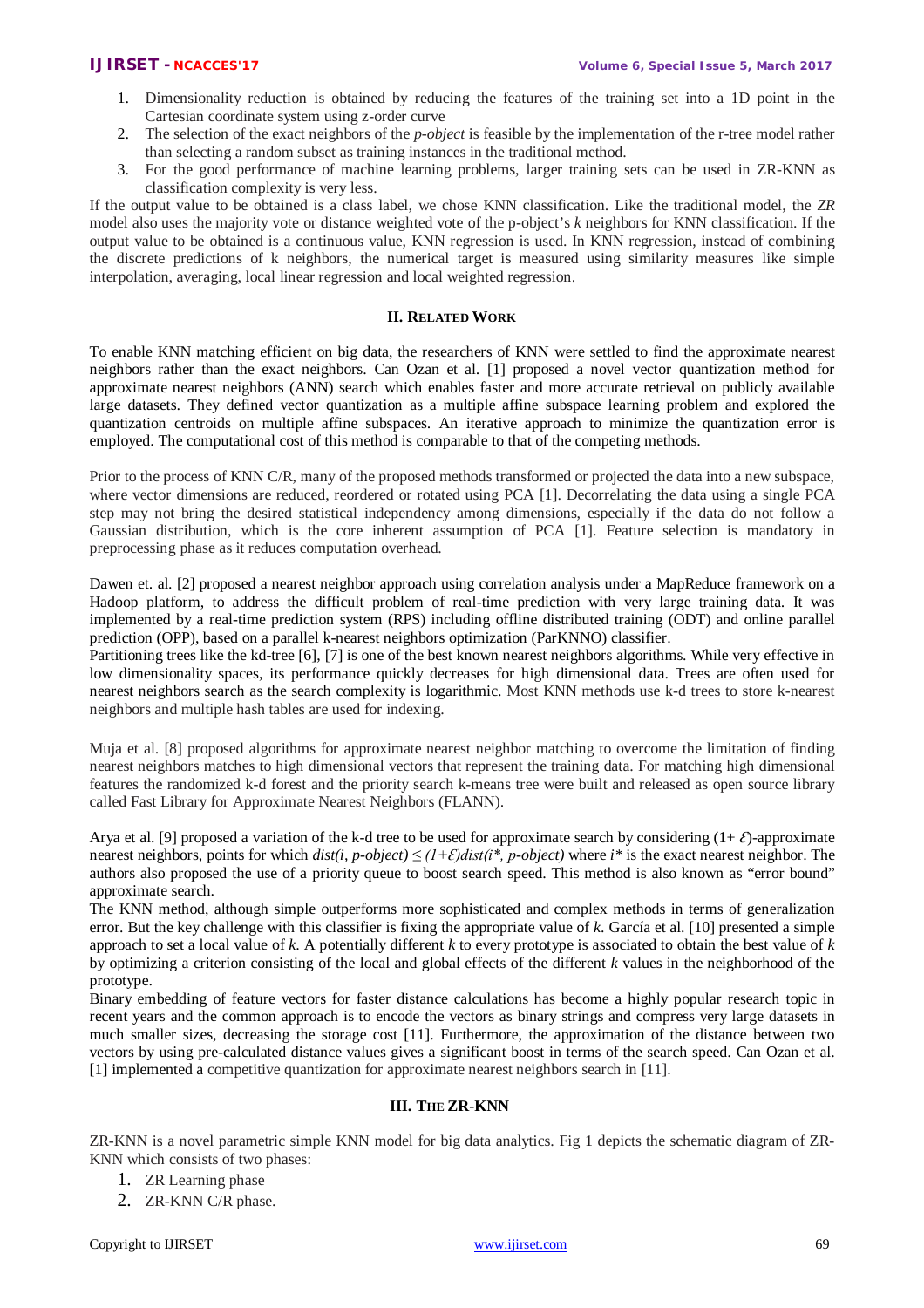

Fig. 1 Schematic diagram of ZR-KNN depicting the two phases

The selection of relevant features with the elimination of irrelevant features can improve classification accuracy and reduces the learning period. In *ZR-Learning* Algorithm, step 1 accomplishes this where the training data set is preprocessed by selecting adequate features, filling missing data, checking for noises and removing erroneous instances as clean data is mandatory for step 2.

#### **Algorithm 1:** *ZR-Learning()*

- 1. preprocessTrainingData()
- 2. foreach training instance *i*
	- a. ZCurve(*i*) *//reduces d-D i to one-D i*
	- b. updateRtree(*i*) *//inserts i into r-tree*
- 3. return zr-tree

### **A. Quantizing Features using Z-Order Curve**

Z-order curve is a mathematical function which maps multidimensional data into a single dimension. It was introduced in 1966 by Guy Macdonald Morton for which it is also called as Morton curve. The z-value of a point in multidimensions is simply calculated by interleaving the binary representations of its coordinate values. Once the data are sorted into this ordering, any one-dimensional data structure such as binary search tree can be used to store the zvalues [3].



Fig. 2 Z-value calculation by interleaving the binary digits [12]

Dimensionality reduction is obtained by reducing the attributes of the training set into a 1D point in the Cartesian coordinate system using z-order curve. Consider a data set having *d* attributes each which have to be reduced to *d* attributes otherwise by removing the unwanted attributes. In order to quantize d-dimensional attributes to 1 dimensional using the *ZCurve* function, we need to normalize the attribute values to an integer range within a defined boundary which is *7* in fig. 3 [13]. This transformation can be performed using linear transformation. The linear transformation has two justifications [4]. First, linearly scaling and translating spatial points does not change their relative position in high-dimensional space. Neighboring tuples in the original space are also nearby in the new integer space. Second, the linear transformation is a one-to-one mapping operation. Removing of unwanted attributes and normalization are done along with other data cleaning processes using *preprocessTrainingData()* sub-procedure in step 1 of *ZR-Learning* algorithm.

**ZCurve():** The z-value for the d-dimensional instance *i* is calculated by interleaving the bits of the features of *i*;  $x_1$ ,  $x_2$ , .... $x_d$  For example, when  $d = 2$ ,  $x_l = 5_{10} (101_2)$  and  $x_2 = 3_{10} (011_2)$ , the z-value of *i* is 100111<sub>2</sub> = 39<sub>10</sub>. This algorithm can be intuitively extended for 3D and high-dimensional data instances by interleaving bits from three or more coordinate values.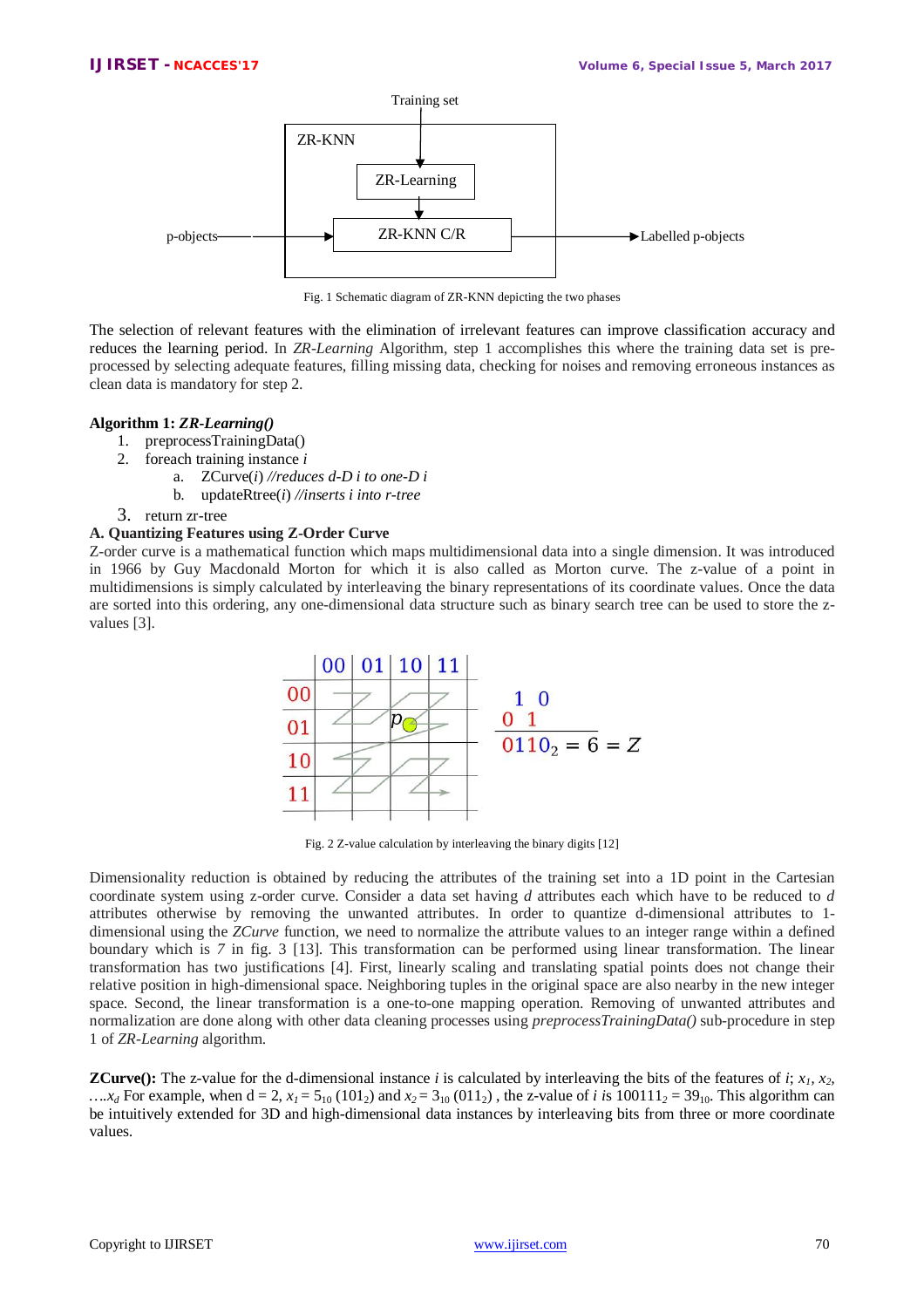|                     | lx:<br>$\Omega$<br>000 | 001 | 010 | 011 | 100 | 101 | 110                                                           | 111 |                           |                |          |    |     |     |          |          |          |           |
|---------------------|------------------------|-----|-----|-----|-----|-----|---------------------------------------------------------------|-----|---------------------------|----------------|----------|----|-----|-----|----------|----------|----------|-----------|
| $y_2$ 0<br>000      |                        |     |     |     |     |     | 000000 000001 000100 000101 010000 010001 010100 010101       |     |                           | $\mathbb{X}^m$ | O        |    | 2   | 3   | 4        | 5        | 6        |           |
| 001                 |                        |     |     |     |     |     | 000010 000011 000110 000111 010010 010011 010110 010111       |     | $y = 0$                   |                | 0        |    | 4   | S.  | 16       | -17      |          |           |
| $\mathbf{r}$<br>010 |                        |     |     |     |     |     | 001000 001001 001100 001101 011000 011001 011100 011101       |     | $V = 1$                   |                | 2        | 3. | 6   | 7   | 18       | 29       |          |           |
| з<br>011            |                        |     |     |     |     |     |                                                               |     | $v = 2$                   |                | 8        | 9. | 12. | 13  | 24       |          |          |           |
| 4<br>100            |                        |     |     |     |     |     | 100000 100001 100100 100101 110000 110001 110100 110101       |     | $y = 3$<br>$V^{\infty}$ 4 |                | 10<br>32 | 11 | 14  | 15  | 48       | 49       | 52       | 53        |
| 5<br>101            |                        |     |     |     |     |     |                                                               |     | $y = 5$                   |                |          |    |     |     | 50       | 51       | 54       | 55        |
| 6<br>110            |                        |     |     |     |     |     | 101000 101001 : 101100 101101 : 111000 111001 : 111100 111101 |     | $V^{\infty}$ 6<br>$y = 7$ |                | 40       | 43 | 46  | 47  | 56<br>58 | 57<br>59 | 60<br>62 | -61<br>63 |
| 111                 |                        |     |     |     |     |     | 101010 101011   101110 101111   111010 111011   111110 111111 |     |                           |                |          |    |     | (b) |          |          |          |           |
|                     |                        |     |     |     | (a) |     |                                                               |     |                           |                |          |    |     |     |          |          |          |           |



### *B. INDEXING Z-VALUES USING R-TREE*

To obtain a speed improvement, many practical applications are forced to settle for an approximate search, where not all the neighbors returned are exact, but typically still close to the exact neighbors [6]. Packing the z-values to an R-tree makes ZR-KNN feasible to select the exact *k* neighbors through r-tree search. Due to the rich features of r-tree to store spatially nearby objects together we chose r-tree in our implementation. Wang et al. proposed a morton r-tree to store spatio-temporal data [3] for the efficient retrieval of spatio-temporal objects.

**UpdateRtree():** R-tree was proposed by Antonin Guttman in 1984 and has found significant use in both theoretical and applied contexts. R-trees [5] are a common indexing technique for spatial data and are widely used in spatial and multidimensional databases [3, 4]. Typical applications include computer-aided design, geographic information systems, computer vision and robotics, multi-keyed indexing for traditional databases, temporal and scientific databases. R-trees are dynamic structures, in the sense that their contents can be modified without reconstructing the entire tree, and Guttman [5] provides efficient routines for insertion and deletion of objects. To construct a Z-order R-tree, spatial objects are first sorted according to the z-value of their center point [3]. Then we construct the *R-tree* in a bottom-up manner based on the specified *fanout* and the *out degree* of the tree node [3, 4]. The leaf records the training tuples in the form:

#### (i-*zvalue, i-output*)

where *i-output* is the categorical class label or the real output value depending upon C/R and *i-zvalue* refers to the zvalue of the instance. The difference between r-tree[5] and zr-tree[3] is that the former stores the *minimum bounding rectangle, MBR* of the instances where the latter stores their z-values. Non-leaf nodes contain entries of the form:

#### (*Z<sup>c</sup> , child -pointer*)

where child-pointer is the address of a lower node in the r-tree and  $Z_c$  is the centroid of the z-values of its children. Training tuples whose z-values are adjacent will be clustered into the same tree node.

Using the simple R-tree in fig. 4 as an example, the objects  $i_1$ ,  $i_2$ , and  $i_3$  have consecutive Morton values, so do objects i<sub>4</sub> and i<sub>6</sub>. For simplicity, the prefix *i* is omitted in this fig. With the specified fanout of 6 and out degree of 3, we cluster objects 1 through 6. Then we obtain a second level of internal tree node after all leaf nodes are processed [3]. We continue the clustering operation on the internal nodes until the root node is returned. The r-tree structure achieves low overhead in query processing by reducing search area.



Fig. 4 Spatial and tree representations of r-tree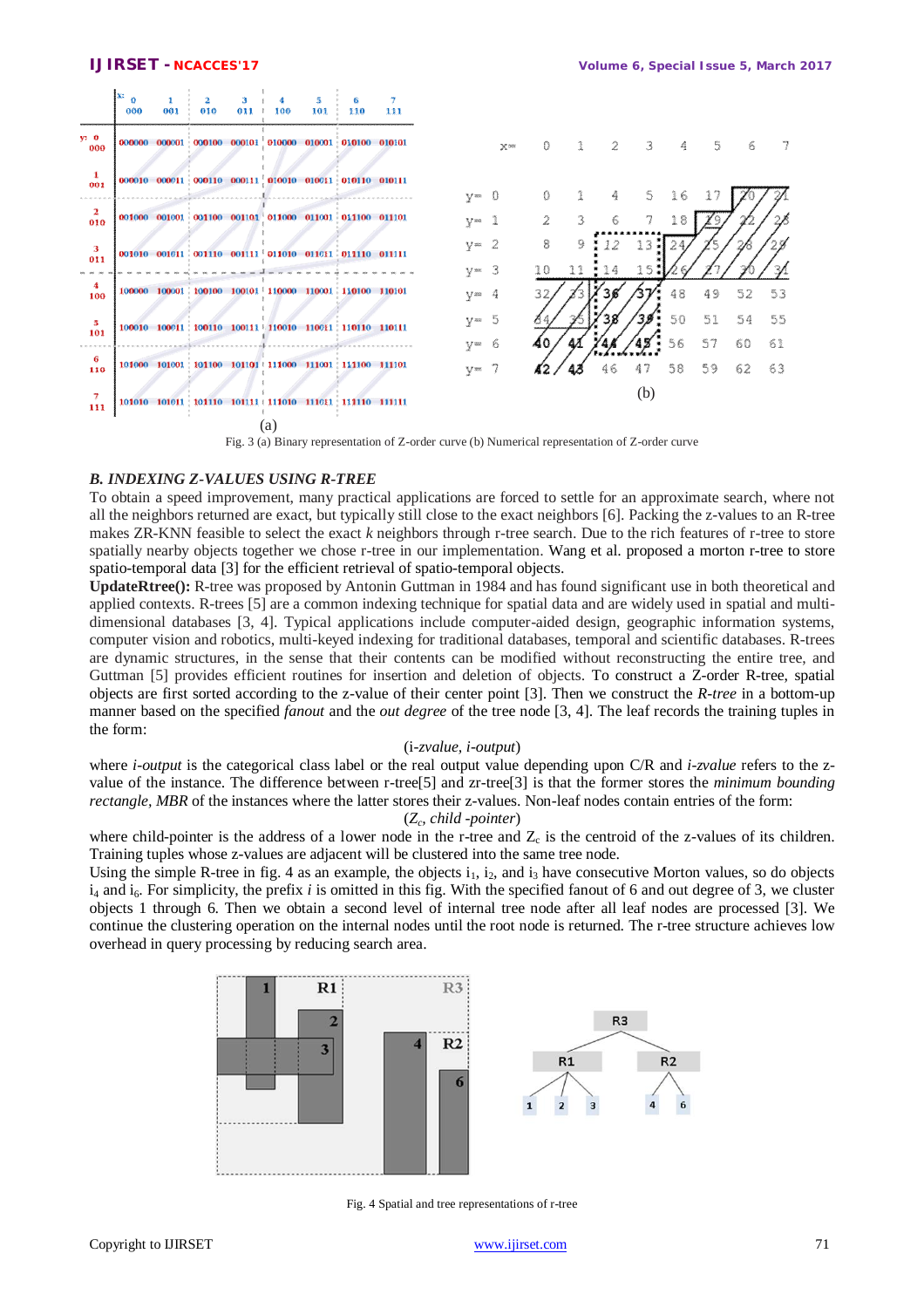## *C. THE ZR-KNN CLASSIFICATION AND REGRESSION*

Unlike traditional KNN, ZR-KNN is a parametric model which works on the *zr-tree* created in the *ZR-Learning* algorithm rather than on the training samples themselves. Retrieving the k-nearest neighbors of the p-object in ZR-KNN consists of two steps:

- 1. Compute the z-value of p-object
- 2. Retrieve  $k + \mathcal{E}$  neighbors by querying the r-tree which is an  $\mathcal{E}\text{-}optimum$  k nearest neighbors set called as  $\mathcal{E}\text{-}K_{set}$
- 3. Compute the distance between the *p-object* and each  $i \in \mathcal{E}$ *-K*<sub>set</sub> object to find the exact *k* neighbors.

Step 1 can be accomplished using the sub-procedure Zcurve and step 2 through r-tree search in sub-linear time. The distance computation in traditional KNN models use one of the methods like Euclidean, Minkowski or Manhattan depending upon the characteristics of the feature space. But in ZR-KNN, the distance is merely the absolute value of difference between the *z*-value of *p-object* and the *z*-value of each  $\mathcal{E}$ -*K*<sub>*set*</sub> neighbors which can be done in very less time, where  $\mathcal E$  is a small integer.

$$
dist(p \cdot object, i) = | Z_p - Z_i |
$$
\n<sup>(1)</sup>

NN(*p*-object, 
$$
I
$$
) =  $\arg\min_{i \in \mathcal{E}\text{-Kset }C} \text{dist}(i, p\text{-object})$  (2)

where  $Z_p$  is the z-value of the p-object,  $Z_i$  is the z-value of the training instance  $i \in \mathcal{E}$ - $K_{set}$  C *I* and *I* is the complete training set.

**Algorithm 2:** *ZR-KNN-CR()* **Input:**  *k*: The number of nearest neighbors; *Te*: The testing sample set;

zr-tree: The learned model created in *ZR-Learning*

**Output:** Class of each testing sample.

- 1. foreach testing sample *T<sup>e</sup>* as *p-object* do
	- a. ZCurve(*p-object*) *//Computes z-value of p-object*
	- b. query *zr-tree* to retrieve  $\mathcal{E}$ *-K*<sub>*set*</sub>
	- c. for each  $i \in \mathcal{E}$ *K*-set
		- i. compute the distance between *p-object* and *i* using eq. 2
	- d. retrieve *k* least distant objects
	- e. assign class or regression value to *p-object* depending upon C/R
- 2. return the labelled  $T_e$  set

#### **IV. EXPERIMENTAL RESULTS**

Our algorithm proves best on uniformly distributed data as well as non-uniformly distributed data. The ZR-KNN algorithm is evaluated using both synthetic and actual data from various application domains. Natural datasets were imported from [14, 15] and big data were synthesized using these datasets to evaluate ZR-KNN. *ZR-KNN-CR()* saves more than 125% in time complexity and the distant calculation metric used in step 1.c.i saves both time and space complexity extremely without compromising the accuracy of C/R. The accuracy of the model is calculated as the ratio of the total correct predictions out of all predictions made. Both the traditional KNN model and ZR-KNN model marked an accuracy of above 92% for categorical output and above 88% for real output on different sizes of training and testing samples.

| <b>TRAINING</b>   | <b>TEST</b> | <b>OUTPUT</b>      | <b>KNN</b>            |                  | <b>ZR-KNN</b> |           |  |  |
|-------------------|-------------|--------------------|-----------------------|------------------|---------------|-----------|--|--|
| <b>SET (SIZE)</b> | <b>SET</b>  |                    | $\text{ACCURACY}(\%)$ | <b>TIME(SEC)</b> | ACCURACY(%)   | TIME(SEC) |  |  |
|                   | (SIZE)      |                    |                       |                  |               |           |  |  |
| 6434              | 3133        | <b>REAL</b>        | 89.54                 | 114.321          | 88.56         | 51.072    |  |  |
| 6403              | 3164        | <b>REAL</b>        | 90.56                 | 263.312          | 88.78         | 65.044    |  |  |
| 6398              | 3169        | <b>REAL</b>        | 89.14                 | 218.753          | 88.90         | 61.676    |  |  |
| 6402              | 3165        | <b>REAL</b>        | 88.79                 | 225.674          | 88.62         | 87.126    |  |  |
| 6408              | 3159        | <b>CATEGORICAL</b> | 97.34                 | 252.76           | 96.56         | 61.55     |  |  |

Table 1 Accuracy and time for ZR-KNN vs KNN for big data

#### **V. CONCLUSION**

Recent variances of KNN for big data can be roughly categorized as parametric model, nonparametric model and hybrid model, where ZR-KNN is a parametric model. KNN is widely used in different areas of signal processing such as information retrieval, computer vision, machine learning, pattern recognition and recommendation systems. However, the traditional KNN search is not tractable for big data. The tremendous growth of data has given rise to many new challenges as traditional methods fail to satisfy the present day requirements. As data evolved to big data, the KNN researches started to find the approximate neighbors rather than the actual nearest neighbors to reduce time and space complexity. But ZR-KNN is successful in finding the exact nearest neighbors by building a parametric KNN